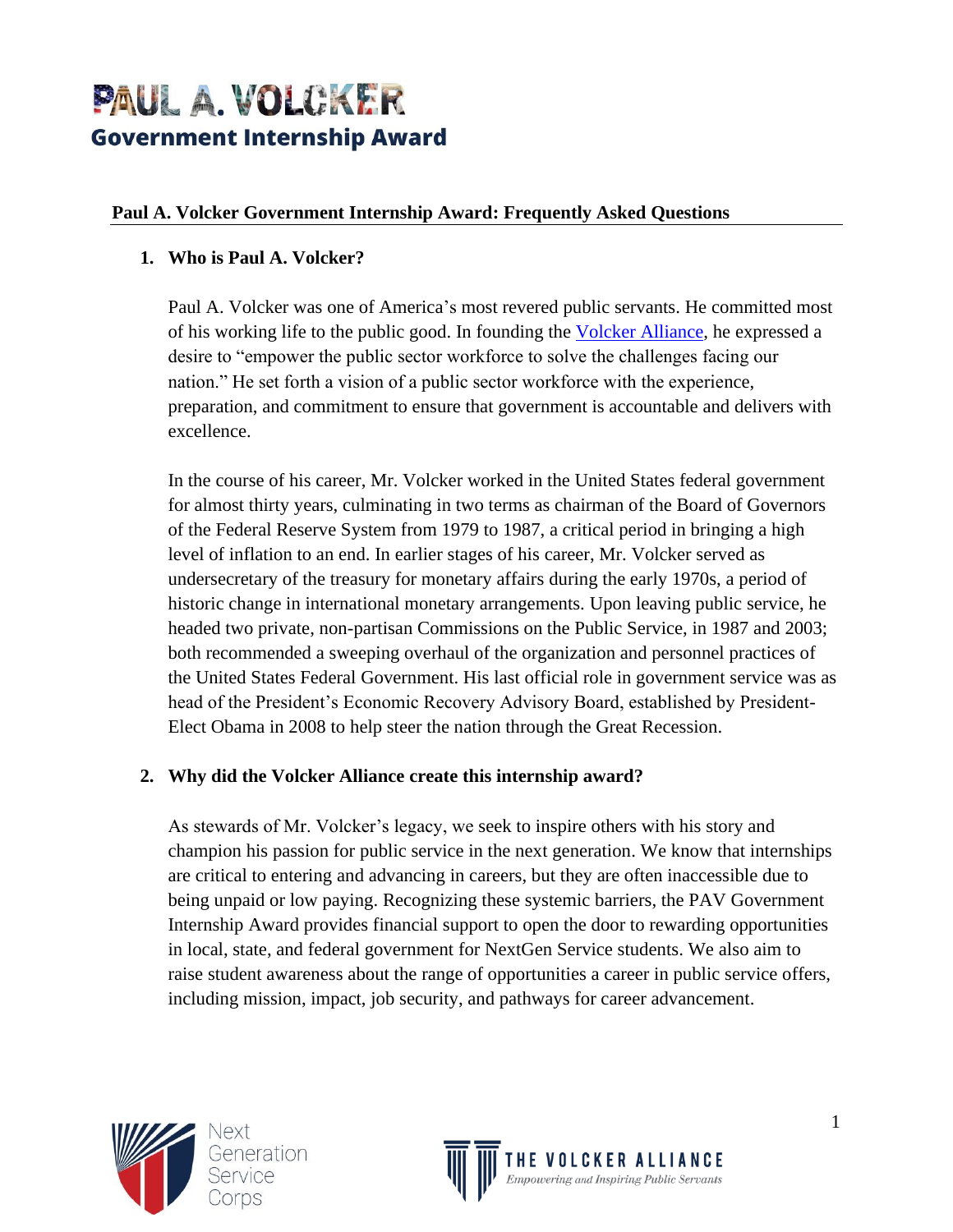# PAUL A. VOLCKER **Government Internship Award**

#### **3. Who is eligible to apply for the PAV Government Internship Award?**

All currently enrolled undergraduate students at a NextGen Service member university who are in good standing in a NextGen Service program. If you intend to or are interested in pursuing a full-time summer 2022 internship in government at the local, state, or federal level, you are eligible to apply. You must secure your own government internship, but you do *not* need to have the internship confirmed at the time of applying. If you apply and are selected for an award, you will be asked to submit an employer verification form.

#### **4. What is the amount of the internship award?**

Each award recipient will receive \$3,000.

#### **5. How do I submit an application?**

Click [HERE](https://pavinternshipaward.awardsplatform.com/) or type pavinternshipaward.awardsplatform.com into your web browser and register for an account.

- Make sure your name is displayed under "Entry Name" and click "Save + Next."
- Fill out all the questions under the "Personal Information" tab and click "Save + Next."
- Complete and submit: 1) a short video resume; 2) one essay question; and 3) one short response question. You will be able to save and return to your entry until the submission period ends on Monday, April 25, 2022, at 11:59 p.m.
- When all the information you entered is correct and you have finalized your written answers, click "Submit Entry."

You will receive an email confirming that your submission was received.

#### **6. When is the deadline to apply for the award?**

April 25, 2022, at 11:59 p.m.

#### **7. When will the award recipients be announced?**

Selected award recipients will be notified by May 5, 2022.